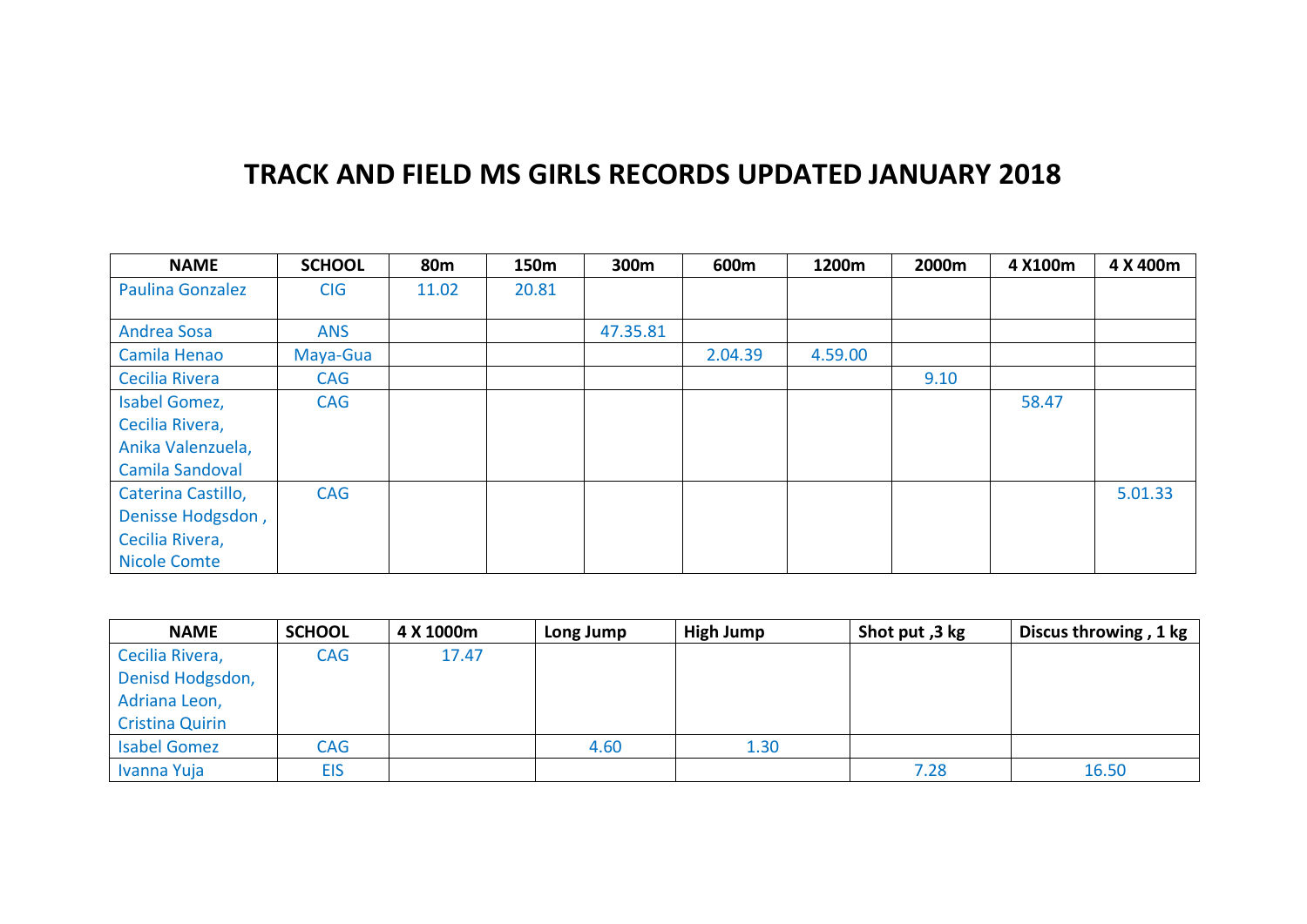## **TRACK AND FIELD MS BOYS RECORDS UPDATED JANUARY 2018**

| <b>NAME</b>             | <b>SCHOOL</b> | 100m  | 150m  | 300m  | 600m    | 1200m   | 2000m   | 3000m | 4 X 100m |
|-------------------------|---------------|-------|-------|-------|---------|---------|---------|-------|----------|
| Gabriel Beltranena      | <b>CAG</b>    | 10.00 | 18.69 |       |         |         |         |       |          |
|                         |               |       |       |       |         |         |         |       |          |
| <b>Goncalo Lemos</b>    | <b>ISP</b>    |       |       | 40.99 |         |         |         |       |          |
| Daniel Lima             | <b>CIG</b>    |       |       |       | 1.39.66 | 4.02.00 | 8.01.30 |       |          |
| <b>Emmanuel De Leon</b> | Maya, Gua.    |       |       |       |         |         |         | 11.34 |          |
| Gabriel Beltranena,     | <b>CAG</b>    |       |       |       |         |         |         |       | 52.94    |
| Sebastian Alvarado,     |               |       |       |       |         |         |         |       |          |
| David Rodriguez,        |               |       |       |       |         |         |         |       |          |
| <b>Tomas Quirin</b>     |               |       |       |       |         |         |         |       |          |

| <b>NAME</b>               | <b>SCHOOL</b> | 4 X 400m | 4 X 1000m | Long Jump | <b>High Jump</b> | Shot put, 3 kg | <b>Discus</b><br>throwing, 1<br>kg | Javeline,<br>500 gr |
|---------------------------|---------------|----------|-----------|-----------|------------------|----------------|------------------------------------|---------------------|
|                           | <b>ISP</b>    | 4.15.61  |           |           |                  |                |                                    |                     |
|                           | <b>ISP</b>    |          | 14.39     |           |                  |                |                                    |                     |
| <b>Eduardo Martinez</b>   | <b>EIS</b>    |          |           | 4.67      |                  |                |                                    |                     |
| <b>Gabriel Beltranena</b> | <b>CAG</b>    |          |           |           | 1.45             |                |                                    |                     |
| James Eduardo             | <b>EIS</b>    |          |           |           |                  | 10.50          | 30.24                              |                     |
| Daneil Bobadilla          | <b>EIS</b>    |          |           |           |                  |                |                                    | 25.48               |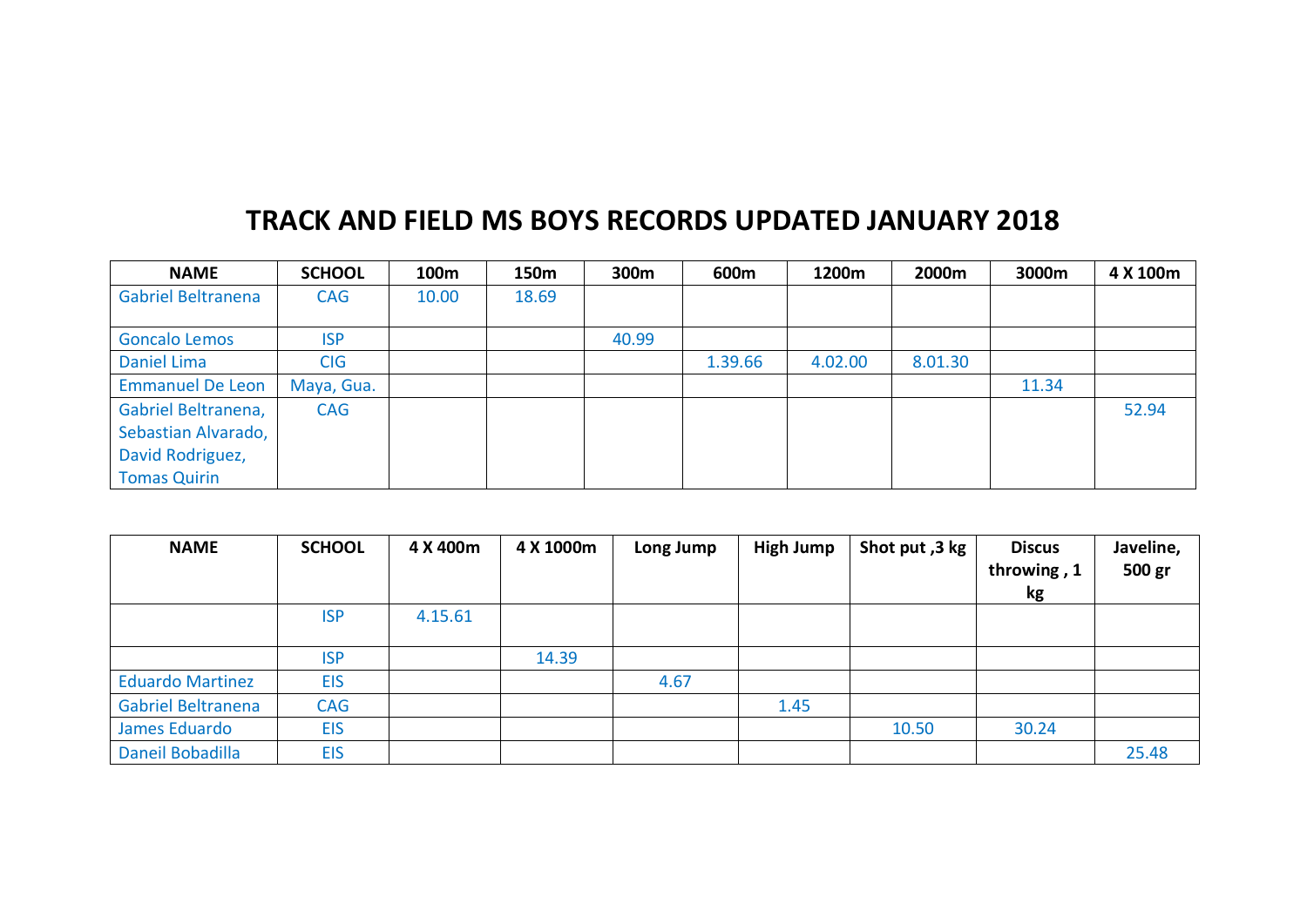## **TRACK AND FIELD HS GIRLS RECORDS UPDATED JANUARY 2018**

| <b>NAME</b>           | <b>SCHOOL</b> | 100m | 200m  | 400m    | 800m    | 1500m   | 3000m    | 4 X 100m | 4 X 400m |
|-----------------------|---------------|------|-------|---------|---------|---------|----------|----------|----------|
| Camila Eserski        | <b>EAS</b>    | 13.2 |       |         |         |         |          |          |          |
|                       |               |      |       |         |         |         |          |          |          |
| Alejandra Lopez       | <b>CAG</b>    |      | 27.61 | 1.04.77 |         |         |          |          |          |
| Gabriela Rodriguez    | <b>CAG</b>    |      |       |         | 2.42.96 | 6.13.61 | 13.07.53 |          |          |
| Fabiola Artana,       | <b>EAS</b>    |      |       |         |         |         |          | 53.26    |          |
| Morgan Telford,       |               |      |       |         |         |         |          |          |          |
| Camila Eserski, Lucia |               |      |       |         |         |         |          |          |          |
| Schonborn             |               |      |       |         |         |         |          |          |          |
|                       | <b>CIG</b>    |      |       |         |         |         |          |          | 4.40.84  |

| <b>NAME</b>           | <b>SCHOOL</b> | 4 X 1000m | Long Jump | <b>High Jump</b> | Shot put, 3<br>kg | Discus throwing, 1<br>kg | Javeline, 500 gr |
|-----------------------|---------------|-----------|-----------|------------------|-------------------|--------------------------|------------------|
|                       | Maya, Gua.    | 17.00     |           |                  |                   |                          |                  |
| <b>Fabiola Artana</b> | <b>EAS</b>    |           | 4.67      |                  |                   |                          |                  |
| <b>Alexia Goodall</b> | <b>EAS</b>    |           |           | 1.42             |                   |                          |                  |
| Ana Escobar           | <b>EAS</b>    |           |           |                  | 18.88             |                          |                  |
| <b>Adaia Sanchez</b>  | Maya, Gua.    |           |           |                  |                   | 26.98                    | 27.86            |